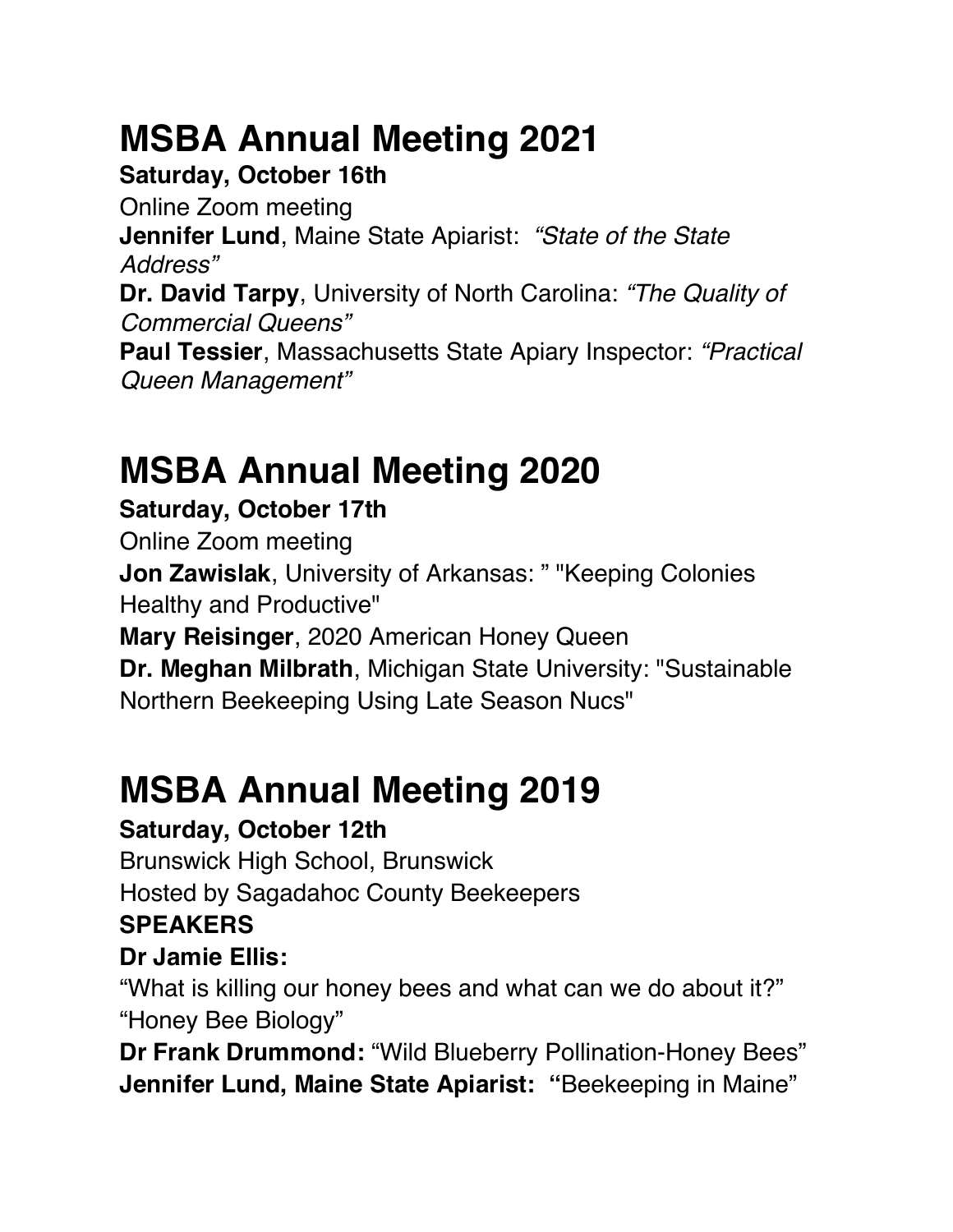#### **UMO Research Assistants:**

Patrick Hurley: "Mites, Camera, Action: A New Approach to Old Mite Treatments" Adele Wise: "Bees Aren't The Only Workers: A Labor Needs Assessment for Beekeeping/Honey Production" Ruli Setiawati: "A Penny for Your Honey: Cost of Production in Beekeeping and Honey Production"

### **MSBA Annual Meeting 2018 Saturday, October 13**

Sky-Hy Conference Center, Topsham Hosted by Sagadahoc County Beekeepers **Dr. John Skinner Eric Venturini Jennifer Lund,** Maine State Apiarist

# **MSBA Annual Meeting 2017**

**Saturday, October 14, 2017**

Oceanside High School, Rockland Hosted by Knox-Lincoln County Beekeepers **Dr. Jim Tew Dr. Anita Collins Lincoln Sennett Jennifer Lund** 

### **MSBA Annual Meeting 2016**

**Saturday, October 15, 2016** Oceanside High School, Rockland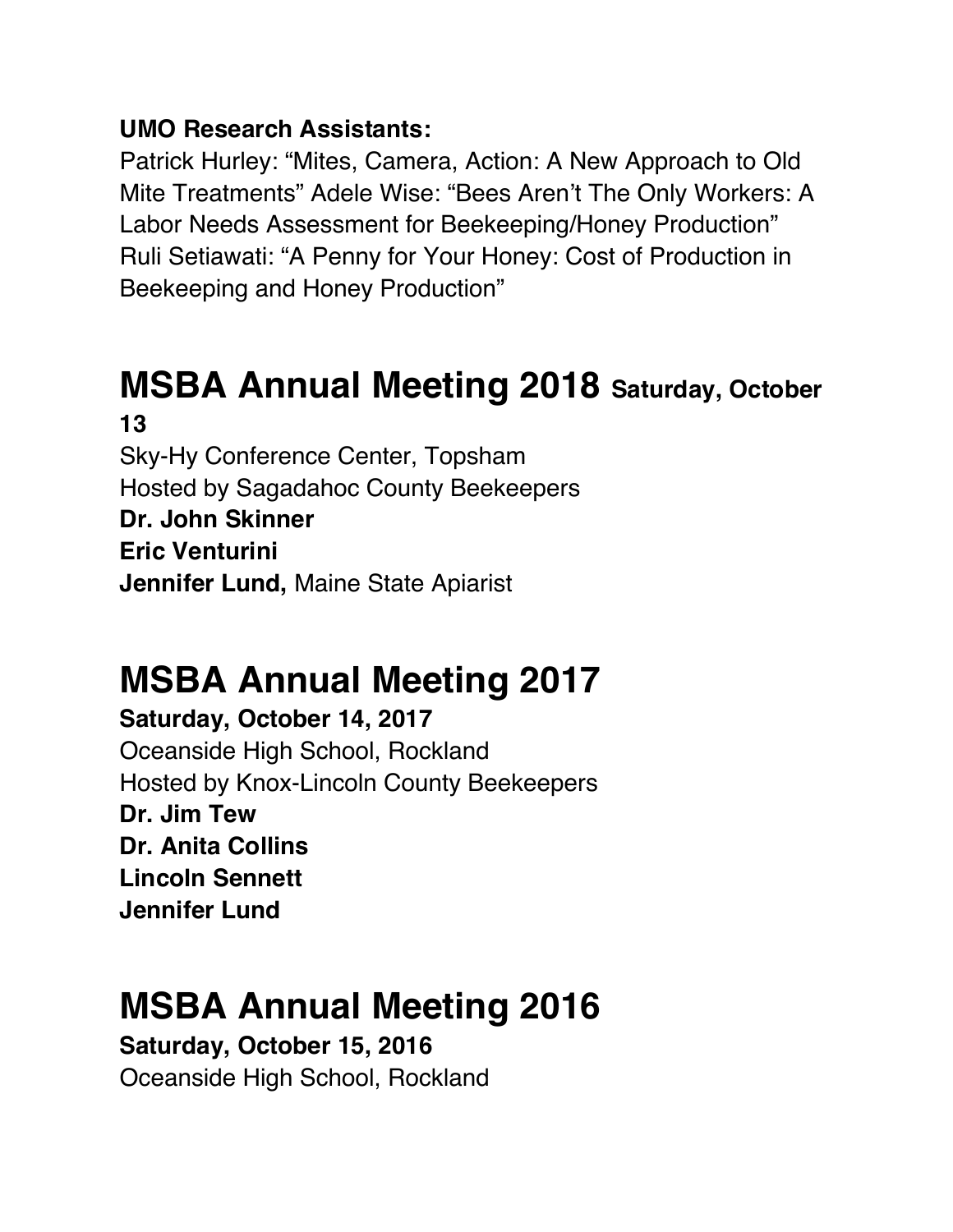Hosted by Knox-Lincoln County Beekeepers **Dr. Tom Seeley Dr. Carla Essenberg Tony Jadczak** 

### **MSBA Annual Meeting 2015**

**Saturday, November 14, 2015** Hampden Academy, Hampden Hosted by Penobscot County Beekeepers **Mike Palmer Tony Jadczak**

# **MSBA Annual Meeting 2014**

**Saturday, October 18, 2014** Hampden Academy, Hampden Hosted by Penobscot County Beekeepers **Dr. Dewey Caron**: "Basics of Opening the Hive and Reading the Brood Frame" **Tony Jadczak**: "Maine Update" **Matt Scott: "**Impact of Climate Change on Beekeeping" **Erin MacGregor-Forbes: "**Final Results of SARE Project"

# **MSBA Annual Meeting 2013 Saturday, October**

**19, 2013** The Italian Heritage Center, Portland Hosted by Cumberland County Beekeepers **Dr. Deborah Delaney:**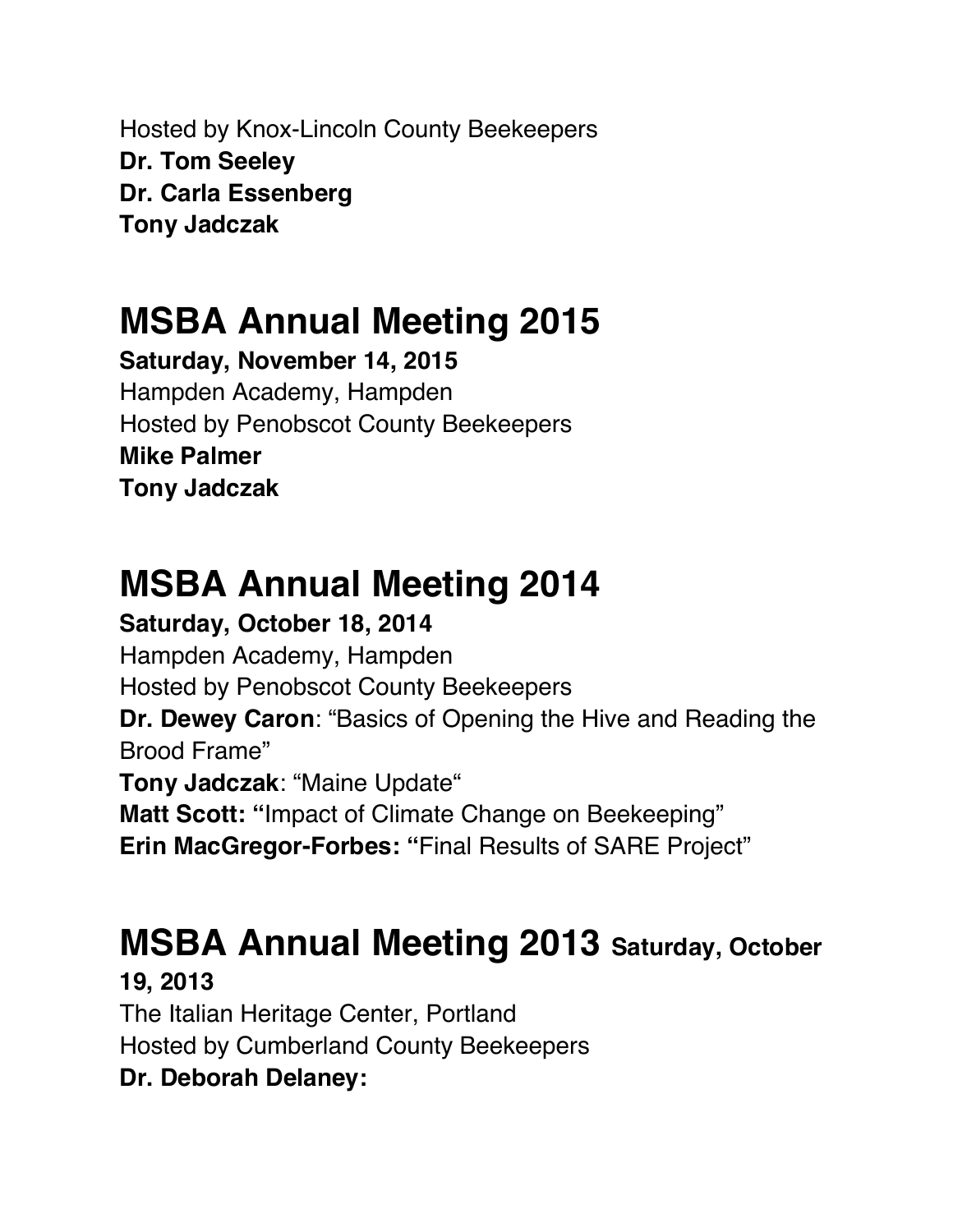**"**Bee-having to Bee-keeping: Moving toward a Sustainable Bee **Industry** 

**"**Pricing and Marketing Risk "Management: Education for Honey Producers"

### **Kirk Webster:**

**"**Making up Nucs in Midsummer"

"How I Run My Chemical-free Operation"

**Tony Jadczak: "**Maine Update"

### **MSBA Annual Meeting 2012**

### **Saturday, October 13, 2012**

The Italian Heritage Center, Portland

Hosted by Cumberland County Beekeepers

**Jerry Hayes "**Monsanto's Commitment to the Honey Bee Industry"

**Lincoln Sennett "**Running Swan's Honey, Winter "Bee Camp" in Georgia"

**Michael Bush "** Beekeeping Fallacies"

**Tony Jadczak "**Focusing on Maine Beekeeping: Best Practices and New Tools"

### **MSBA Annual Meeting 2011**

#### **Saturday October 15, 2011**

Ramada Conference Center, Lewiston

Hosted by Sagadahoc County Beekeepers

#### **Dr. Dennis vanEngelsdorp**

**Michael Palmer** 

**Tony Jadczak**

**Sophie** of Swan's Honey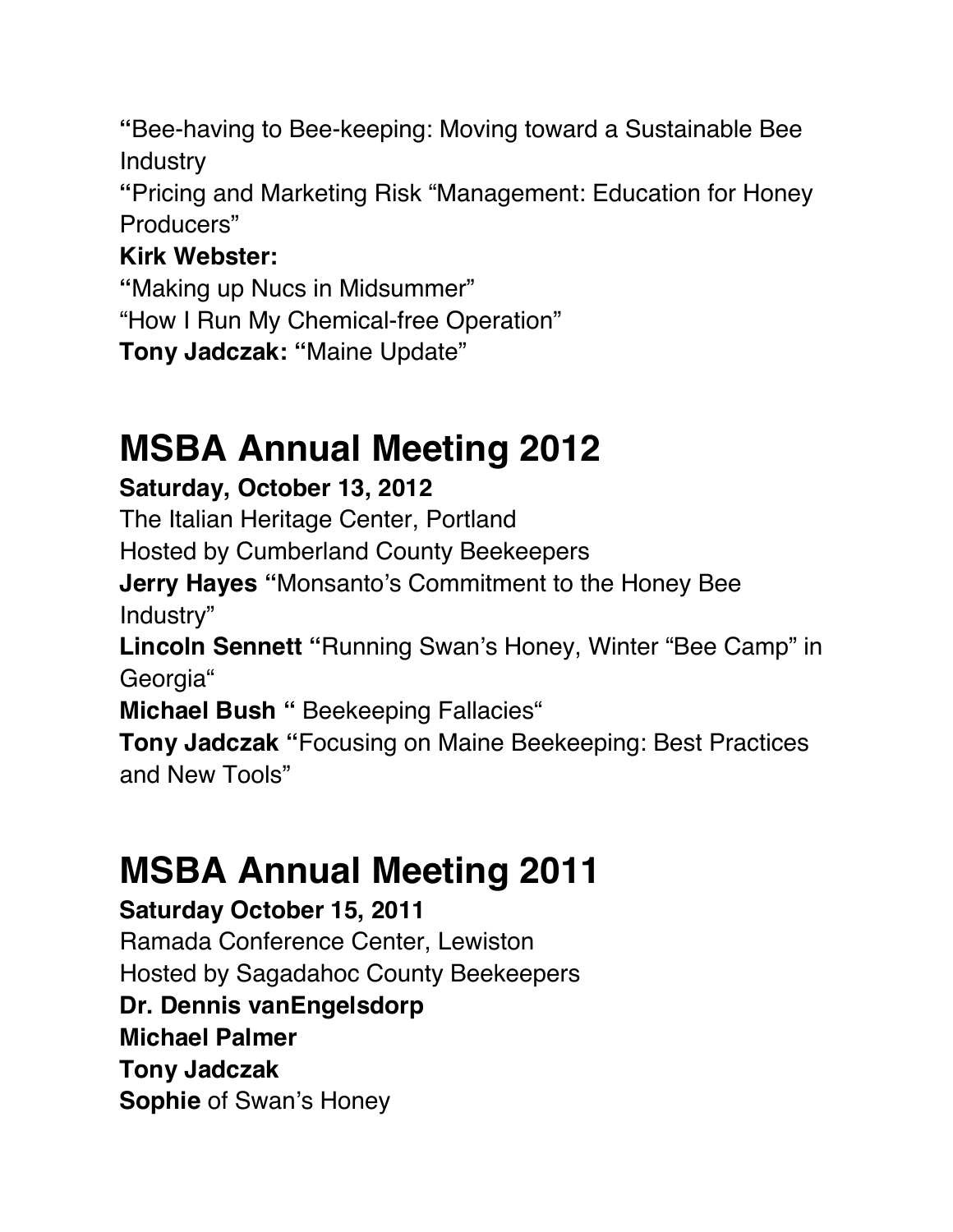**Panel Discussion** with Q&A "What's working in Beekeeping in MAINE?"

# **MSBA Fall Meeting 2010**

**Saturday October 16, 2010**

Hannaford Hall in the Abromson Center USM Hosted by Cumberland County Beekeepers **Dr. Medhat Nasr,** Provincial Apiculturist, Alberta, Canada **Dr. Juliana Rangel-Posada**, Postdoctoral Associate, NC State **University** 

**Anthony Jadczak**, State Apiarist

# **MSBA Spring Meeting 2010**

**Saturday, March 27, 2010** *Augusta –* Le Club Calumet **Jennifer Berry**, "Comb Contamination Research" **Cindy Bee,** "Removing Bees from Buildings **Erin Forbes and Larry Peiffer, "**SARE Farmer Grant Update"

# **MSBA Annual Meeting 2009**

*Augusta*  **Greg Hunt**  "Honey Bee Behavioral Genetics"" **Ross Conrad**  "CCD & Current State of Beekeeping From an Organic Perspective - Natural Non-Toxic Varroa Control Methods"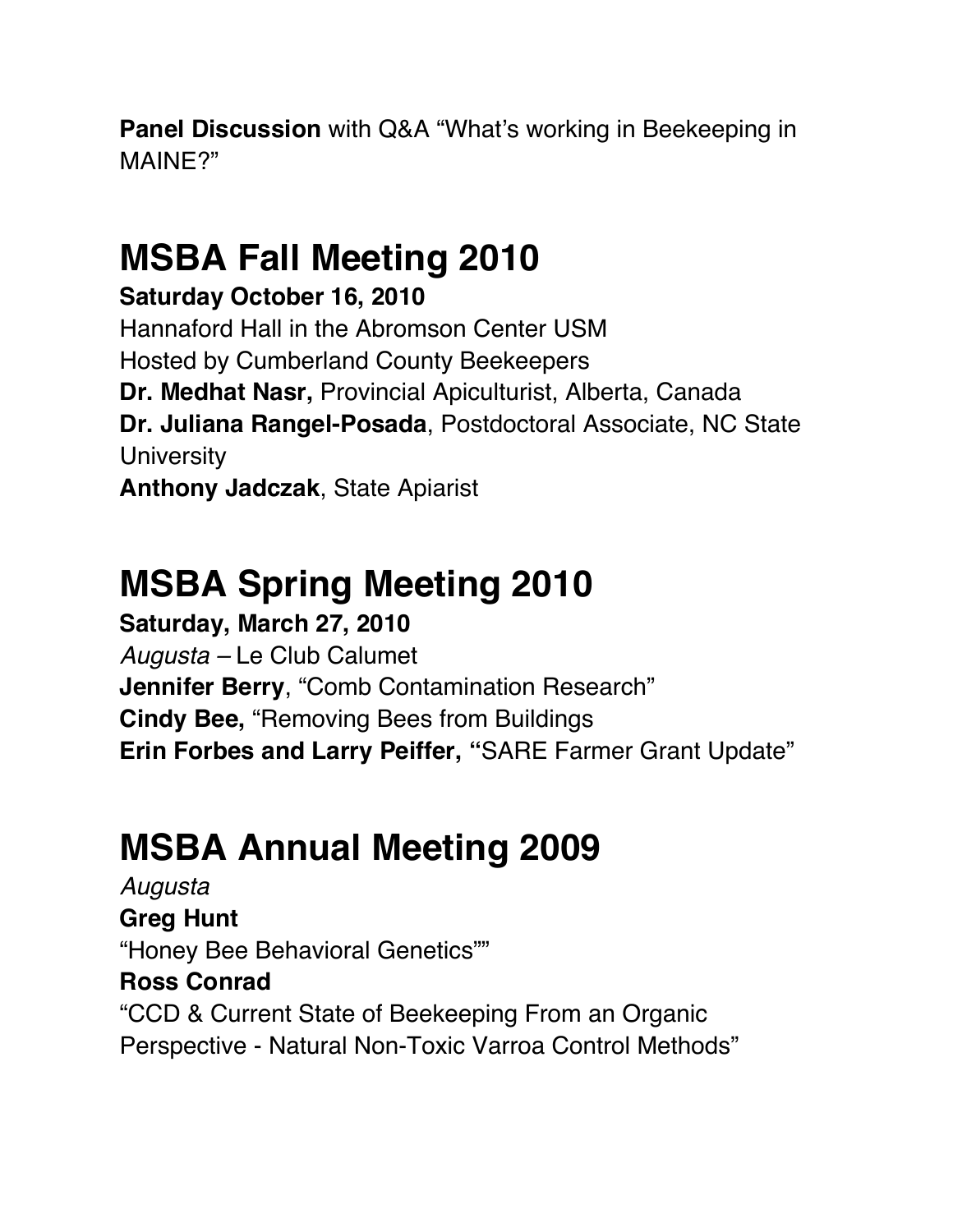# **MSBA Annual Meeting 2009**

*Augusta*

**Tom Seely-** "House Hunting by Honey Bees: A Study of Effective Group Decision Making **David VanderDussen** - "IPM Mite Control with Mite-Away II

**Tom Seely** - "Forrest Bees and Varroa Mites **David VanderDussen** - "Trends in Beekeeping

# **MSBA Annual Meeting 2007**

*Augusta*  **Tony Jadczak**  "Current Events Regarding Honey Bees" "Best Management Practices" **Mark LeClair** - "Keeping honeybees in the City" **Carol Cottrill** - "Eastern Apicultural Society" **Matt Scott** - "Honey Bee Forage"

# **MSBA Annual Meeting 2006**

*Augusta* Celebrating the 30th Anniversary of the MSBA **Michael Palmer**, French Hill Apiaries, Vermont: "Sustainable Beekeeping in the Northeast" **Larry Conner**, Beekeeping Consultant/Publisher, Bee Culture Columnist

# **MSBA Annual Meeting 2005**

*Augusta*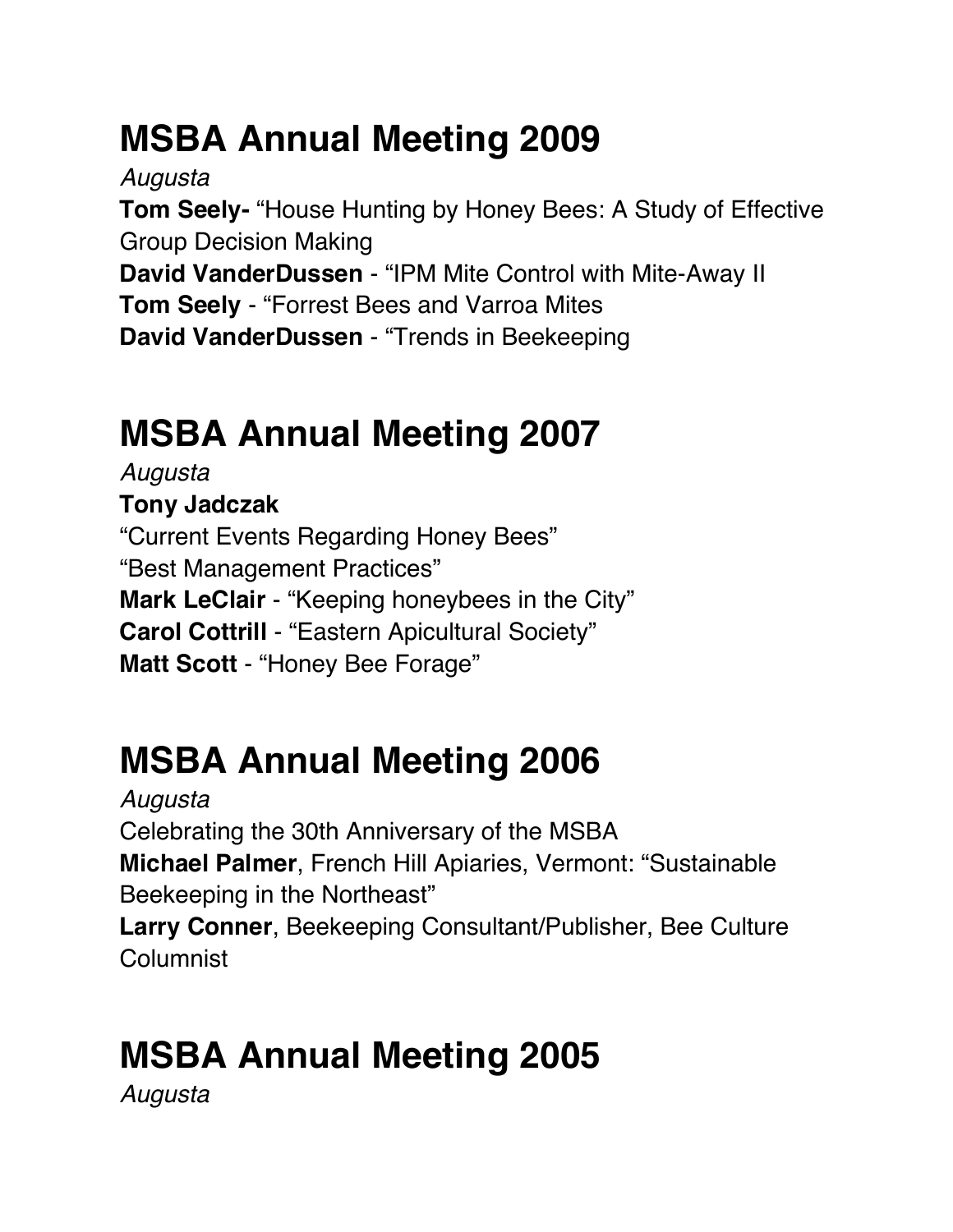**Jim Tew,** Ohio State University: "American Foulbrood Perspectives on Package Bees"

### **MSBA Annual Meeting 2004**

*Waterville* **Roger Hoopingarner**, Michigan State University: "Pollination Primer" "Selection for Varroa Resistance" **Fred Wardwell**, MSBA: "Making Mead"

# **MSBA Annual Meeting 2003**

*Waterville*

**Wyatt Magnum**, Mary Washington College; Bee Culture and American Bee Journal columnistz:

"Introducing Queens"

**Antiques Road Show** (Beekeeping Equipment)

**Randy Cross**, Maine IF&W: "Black Bears in Maine"

# **MSBA Annual Meeting 2002**

*Bath* **Ann Harmon**, Bee Culture Columnist: "Marketing for Hobbyists" "Cooking with Honey" **Tony Jadczak**, Maine State Bee Inspector: "Pesticide Resistance/IPM"